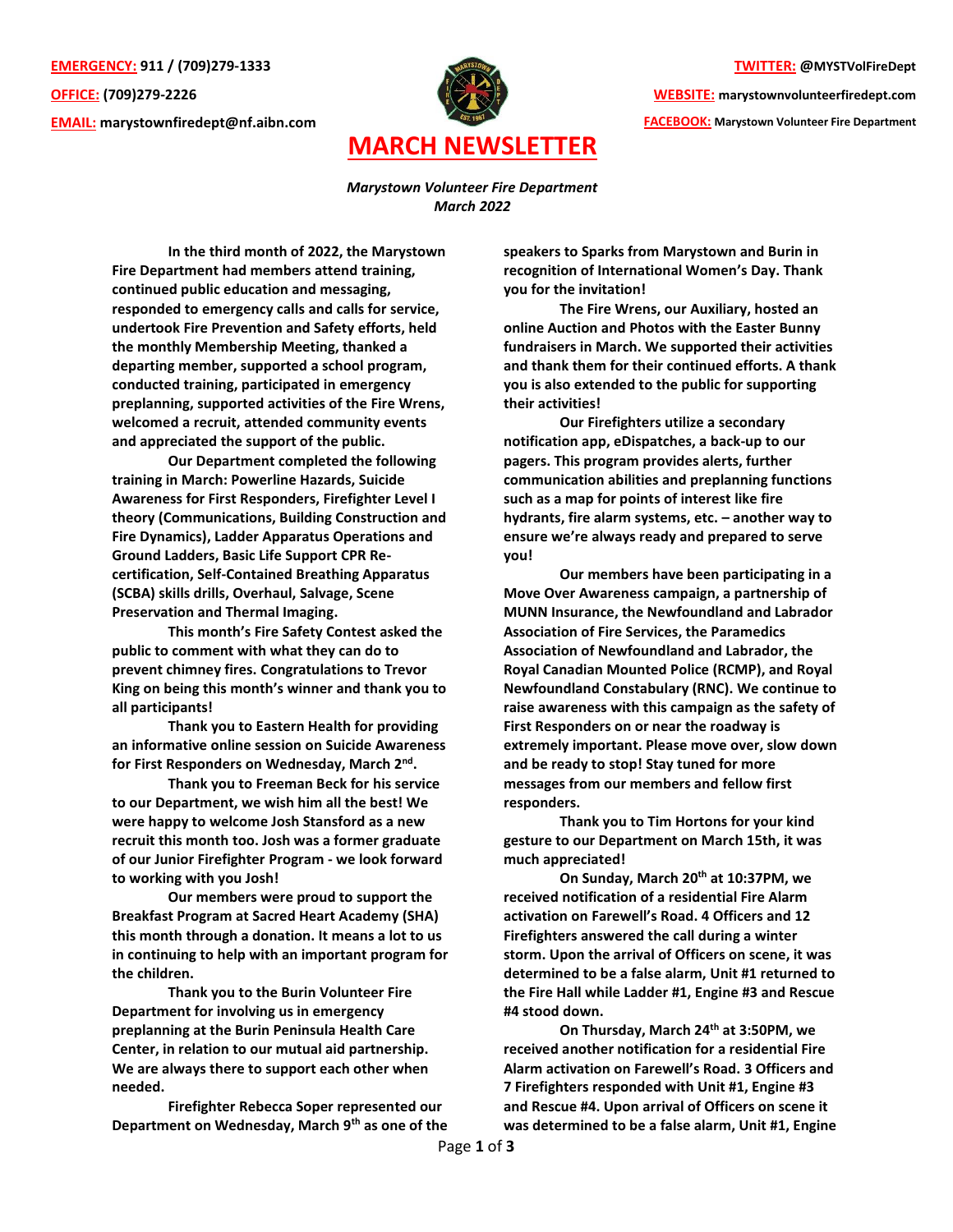**#3 and Rescue #4 returned to the Fire Hall, while Ladder #1 stood down.** 

**Our Department attended the Rally for Health Care held at the Peninsula Mall parking lot on Sunday, March 27th . It was great to see such a good turnout from the general public around the Burin Peninsula to offer support for keeping important services available in the region. The health care system on the peninsula is important to us all!**

**Thank you to our community for the continued, outstanding support! Your tremendous support and contributions assist us with our operations and enables us to proudly provide emergency services to the community and surrounding area. Thank you all!**

**On Wednesday, March 30th at 12:31PM, we received a report of a Structure Fire at 209 Creston Blvd. 4 Officers and 11 Firefighters responded with Unit #1, Engine #3 and Rescue #4, while Ladder #1 stood down at the Hall. After arrival on scene, Firefighters were met with a fully engulfed shed fire that was surrounded by a forested area. Firefighters extinguished fire in the nearby vegetation that had begun to burn along with knocking down the shed fire. 1 Officer and 5 Firefighters from Burin came to support our fire ground operation, while also ensuring we had a crew available if another emergency call was received. Once overhaul operations were completed, Firefighters cleared the scene and returned to the Fire Hall. During operations the road through Creston Boulevard was closed for a short period of time, thank you to the public for your understanding. Also, thank you to the Burin Fire Department for your assistance and support on this call, as well as to the RCMP and Marystown Ambulance who attended the scene too.**



**Photo 1. Supporting the SHA Breakfast Program.**



**Photo 2. Firefighter Soper speaking to Sparks.**



**Photo 3. Fire Chief Justin Bolt and family in the Move Over Awareness campaign.**



**Photo 4. Ground Ladder training.**



**Photo 5. Thank you Tim Hortons!**